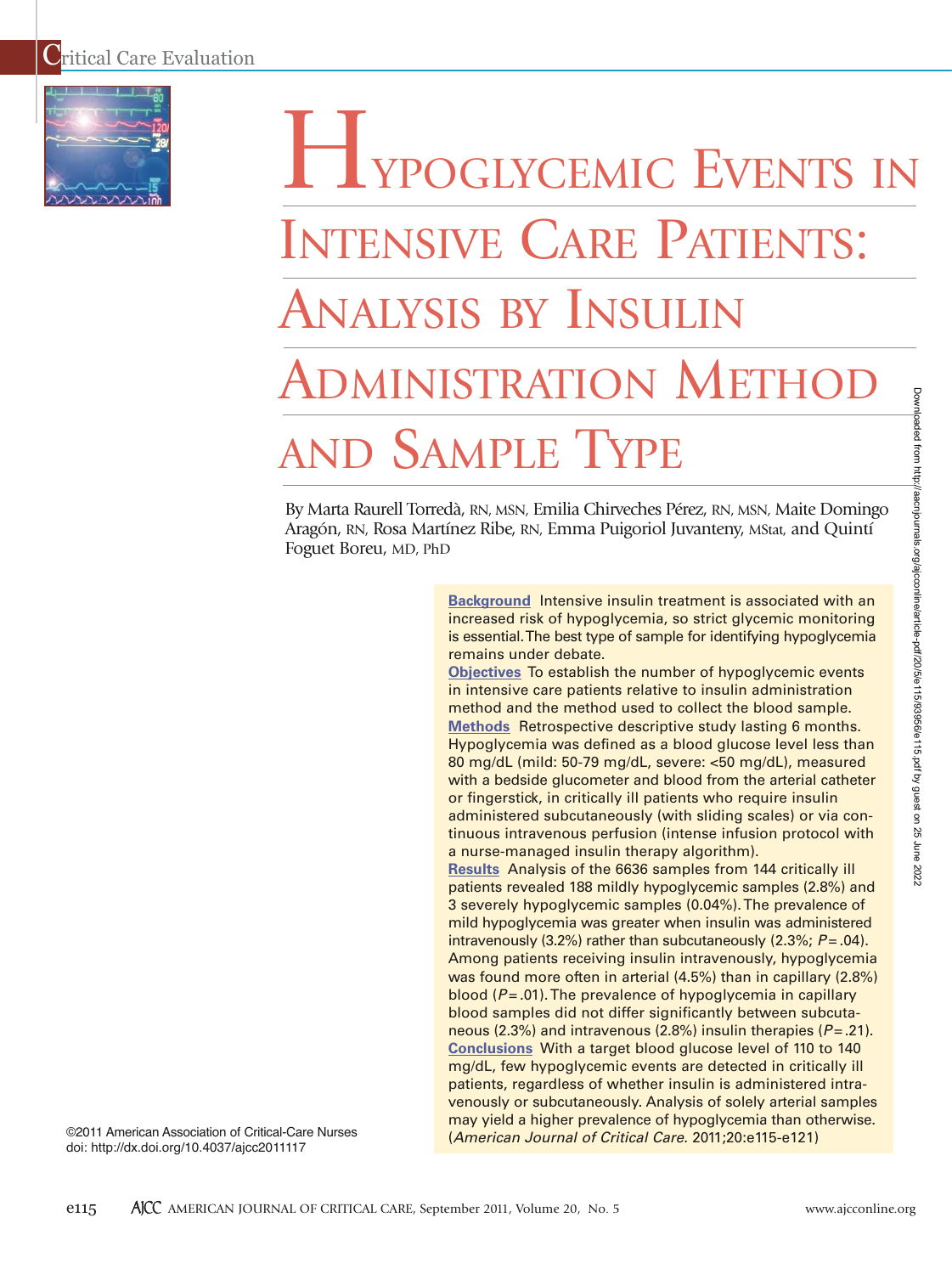S cientific societies<sup>1,2</sup> recommend strict control of glycemia in critically ill patients because of the clear association of such control with reduced morbidity and mortality in these patients. $3-8$  Nonetheless, various studies $9-15$  have shown a greater incidence of hypoglycemia when patients receive intensive insulin therapy via a continuous insulin infusion protocol (IIP).

In a meta-analysis of 29 studies (8432 patients), Wiener et al<sup>16</sup> assessed the risk/benefit factor of tight glucose control in critically ill patients and was able to draw a clear conclusion: the incidence of hypoglycemia was higher among patients receiving intensive insulin therapy, and the increase in incidence was in proportion to the tightness of the glucose control. In 2 later studies,<sup>7,13</sup> hypoglycemia was associated with mortality as an independent factor. In addition, in an international clinical trial, Normoglycemia in Intensive Care Evaluation Survival Using Glucose Algorithm Regulation (NICE-SUGAR),<sup>17</sup> investigators found more deaths from cardiovascular causes and more episodes of hypoglycemia (<40 mg/dL; to convert to millimoles per liter, multiply by 0.055) in the IIP group and concluded that hypoglycemia might simply be a strong marker of illness severity.

In a subsequent consensus statement on inpatient glycemic control, the American Association of Clinical Endocrinologists and the American Diabetes Association<sup>18</sup> recommended use of an IIP to control hyperglycemia in intensive care unit (ICU) patients, with the protocol to begin being used when glucose values are close to 180 mg/dL, maintaining an optimum range between 140 and 180 mg/dL.

Published analyses to date do not differentiate by the type of blood sample used for analysis of glucose level. The objective of the present study was

### **About the Authors**

**Marta Raurell Torredà** is a professor in the School of Nursing at University of Girona (Spain) and has worked as a registered nurse in the intensive care unit at Consorci Hospitalari de Vic–Hospital General de Vic, Barcelona Province, Spain. She is a doctoral candidate in the School of Medicine at the University of Barcelona; her research emphasis is critical and emergency care. **Emilia Chirveches Pérez** is a registered nurse in the clinical epidemiology unit at Consorci Hospitalari de Vic–Hospital General de Vic. **Maite Domingo Aragón** and **Rosa Martínez Ribe** are registered nurses in the intensive care unit at Consorci Hospitalari de Vic–Hospital General de Vic. **Emma Puigoriol Juvanteny** is a statistician in the clinical epidemiology unit at Consorci Hospitalari de Vic–Hospital General de Vic. **Quintí Foguet Boreu** is a physician in emergency care at Consorci Hospitalari de Vic–Hospital General de Vic.

**Corresponding author:** Marta Raurell, C/Indústria nº25 1º4ª, VIC (Barcelona) 08500, Spain (e-mail: martaraure@terra.es). to assess the number of hypoglycemic events found in ICU patients according to the type of sample analyzed (fingerstick or arterial blood), as well as the type of rapid insulin administration used (subcutaneous or intravenous).

### **Materials and Methods**

The retrospective study included glycemia tests of ICU patients hospitalized between April 1 and September 30, 2008. Patients studied were in a multipurpose 10-bed ICU that serves all medical and surgical specialties except cardiac, thoracic, and neurological cases.

Our IIP was based on the Yale insulin infusion protocol.<sup>19</sup> Therefore, hypoglycemia was considered as a blood glucose level less than 80 mg/dL, with a value of 50 to 80 mg/dL categorized as mild hypoglycemia and less than 50 mg/dL as severe hypo-

glycemia20,21 because our IIP requires intravenous insulin at this value to prevent the neurological complications associated with hypoglycemia, even if the patient is asymptomatic.

In our standard protocol, used in this study, an Optium Xceed glucometer (Abbott Diabetes Care, MediSense Products, Doncaster, Australia) cali-

brated per manufacturer instructions is assigned to each patient, and strips appropriate to that calibration are documented and kept in that patient's box of supplies in the ICU. Our unit requires 3 point-ofcare measurements to confirm hypoglycemia. When the glycemia measurement is less than 80 mg/dL, the measurement is repeated twice with the same glucometer but with 2 different samples, to ensure against any error in the fingerstick technique or in reading the glucometer.

Two insulin therapy protocols were used: (1) the unit's normal standard, under which patients with a blood glucose level less than 180 mg/dL receive subcutaneous rapid insulin, with blood glucose level checked every 6 hours and insulin administered according to a predefined sliding scale of blood glucose levels) and (2) intravenous insulin therapy following a new IIP in the unit that uses

The incidence of hypoglycemia is higher in patients receiving intensive insulin therapy.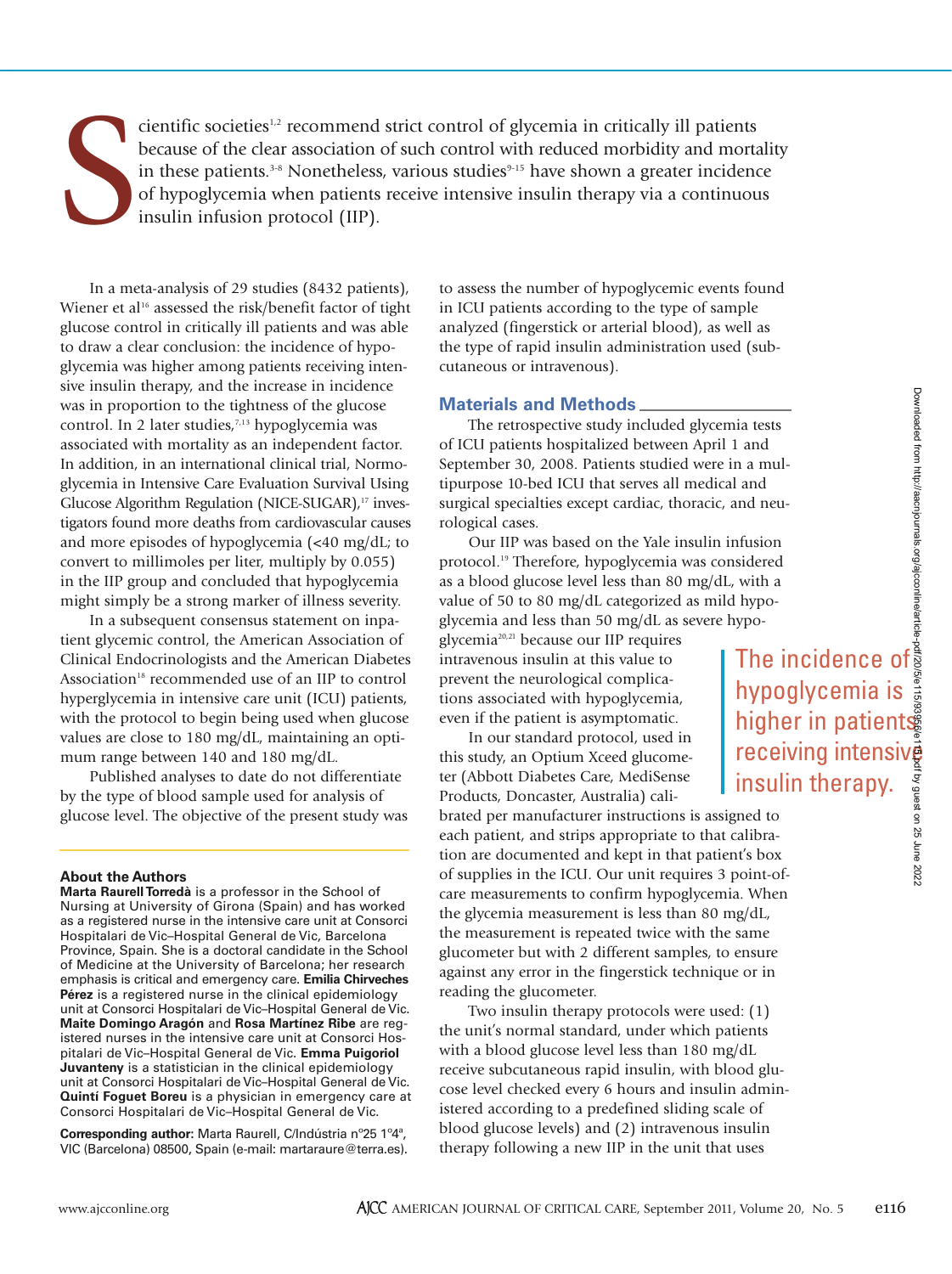2022



dynamic scales (perfusion velocity adjusted as the blood glucose level changes), administered for patients with blood glucose levels greater than 180 mg/dL or patients with a blood glucose level greater than 150 mg/dL who meet at least 1 of the following clinical criteria: sepsis with failure of 2 or more organs, invasive mechanical ventilation for more than 5 days and insulin-dependent diabetes.<sup> $2,22$ </sup> Briefly, those protocols are defined as follows:

*Sliding-scale protocol: blood collection at 6-hour intervals.* With subcutaneous administration of insulin, blood samples for glucose testing are collected via fingerstick because these patients do not have an arterial catheter. The guideline for subcutaneous

About 62% of hypoglycemias occurred with insulin infusion; 38%, with subcutaneous insulin therapy. administration of insulin is every 6 hours, and therefore our protocol requires testing of blood glucose level at 6-hour intervals; more frequent sampling (as in IIP patients, next) would reflect the therapeutic effect of the previously administered dose of insulin.

*IIP with dynamic scales: hourly blood collection.* Whether the sample is obtained from the arterial catheter (first 48 hours) or fingerstick (thereafter), more frequent

monitoring is required to determine the speed with which intravenously administered insulin is infused, depending on the blood glucose level measured. Before the arterial sample is collected for analysis, 2 mL of diluted blood is discharged from the dead space of the arterial catheter.

The therapeutic protocols were interchangeable throughout the study period: if a patient receiving 1 treatment met the criteria for the other, the treatment was changed (see Figure 1). The therapeutic objective for subcutaneous insulin therapy was to maintain a blood glucose level of 180 mg/dL or less; the IIP objective was to achieve a blood glucose level within a range of 110 to 140 mg/dL. The same type of insulin (Aspart, Novo Nordisk A/S, Copenhagen, Denmark) was administered, whether subcutaneously or intravenously.

Clinical histories were included for patients with at least 4 blood glucose measurements recorded per day, whether from capillary or arterial blood. Patients were excluded if they had sustained hypoglycemia for 4 hours or longer despite discontinuation of the intravenous insulin therapy.

The variables analyzed were blood glucose values (in milligrams per deciliter) measured in arterial or capillary blood samples from patients treated with intensive IIP and capillary samples of patients treated with subcutaneous insulin.

All patients included in the study, or their guardians, provided informed consent, and the protocol was approved by the hospital's Committee on Ethics and Clinical Research.

# **Statistical Analysis**

SPSS version 16.0 (SPSS, Inc, Chicago, Illinois) was used for statistical analysis. A  $\chi^2$  test was used to compare differences in the incidence of hypoglycemia between different groups. A *P* value less than .05 is considered statistically significant. Data are presented either as a mean (SD) or as a percentage.

### **Results**

Of 144 patients admitted to the ICU during the study period who required insulin therapy, 44 patients were excluded (42 had an insufficient number of recorded blood glucose levels [<4 per day] and 2 had sustained hypoglycemia for more than 4 consecutive hours despite suspension of the IIP perfusion). For the 100 patients included, 6636 glycemia tests were available for analysis.

Most of the included patients (74%) had a blood glucose level less than 180 mg/dL with subcutaneous insulin and did not meet the criteria for inclusion in the IIP group (see Figure 1). However, under the dynamic therapeutic protocol, 21% received both subcutaneous and intravenous insulin at different points in their ICU stay, in general requiring intravenous insulin therapy during the most serious period of the problem for which they were hospitalized. Only 5% received intravenous insulin exclusively.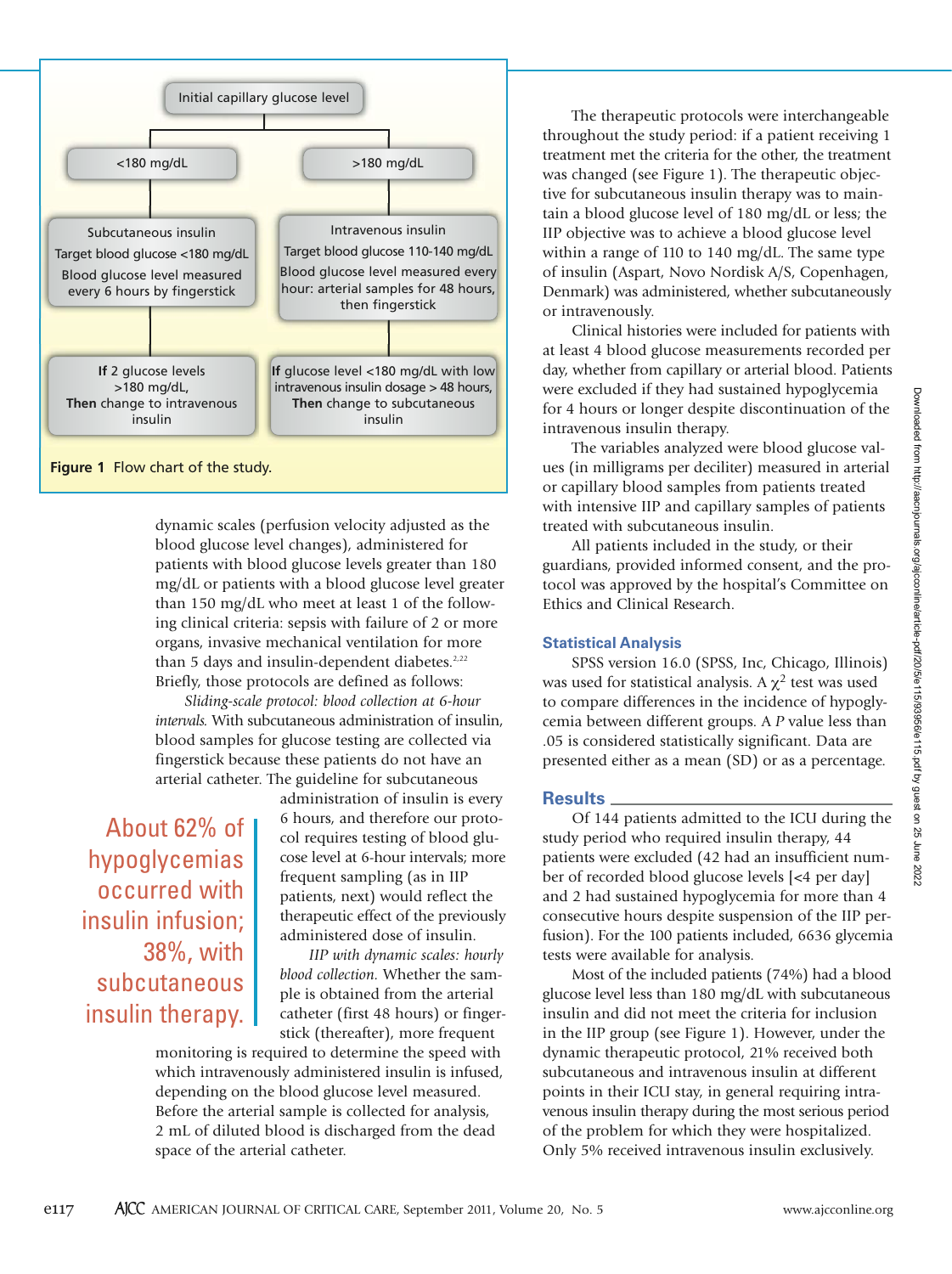The mean (SD) age of the study participants was 66.4 (17.5) years, 67% were male, and the mean (SD) score on the Acute Physiology and Chronic Health Evaluation (APACHE) II at admission was 16.3 (7.4). Diagnoses on admission to the ICU included sepsis (30.9%), heart disease (24.7%), acute respiratory failure (15.9%), postoperative monitoring referred by surgical specialties (10.6%), hepatopancreatic abnormalities (7.1%), and medication imbalance (4.4%). Diabetes was diagnosed in 22% of study participants.

Of the hypoglycemias detected, 62.1% were from patients being treated with intravenous insulin therapy when the sample was collected and 37.9% were from patients receiving subcutaneous insulin therapy when the sample was collected. Patients treated with intravenous insulin therapy showed a mean (SD) blood glucose level of 150.6 (54.5) mg/dL, and patients receiving subcutaneous insulin therapy had a mean (SD) blood glucose level of 153.3 (50.2) mg/dL (Figure 2).

Categorical analysis of the blood glucose measurements by insulin administration protocol is detailed in Figure 3. In the case of intravenous insulin therapy, we observed a trend toward lower values (<110 mg/dL) at the expense of high values (>140 mg/dL), although this difference was not statistically significant.

We detected 188 (2.8%) mild hypoglycemic events (130 in the intravenous group and 58 in the subcutaneous group; 3.2% vs 2.3%; *P* = .04). The 58 mild hypoglycemic events in the subcutaneous group were spread across the 74 patients treated with subcutaneous insulin only (APACHE score: mean, 14.4; SD, 7.03). The 130 hypoglycemic events in the intravenous group were split between 109 events (83.8%) in 21 patients who alternated between both protocols (APACHE score: mean, 15.6; SD, 7.01) and only 21 events (16.2%) in 5 patients treated exclusively with intravenous insulin (APACHE score: mean, 28; SD, 3.03), of which 18 hypoglycemic events were detected in capillary samples and 3 hypoglycemic events were detected in arterial samples.

Of the 130 hypoglycemic events in patients receiving insulin intravenously, 35 hypoglycemic events were detected in 771 arterial blood samples and only 95 events were detected in the 3353 capillary blood samples, resulting in a significant difference (4.5% vs 2.8%, *P* = .01). In capillary samples, obtained by fingerstick, the numbers of hypoglycemic events detected did not differ between patients receiving subcutaneous insulin therapy (2.3%) and patients receiving intravenous insulin therapy (2.8%; *P* = .21, see Table). Severe hypoglycemic events were detected in just 3 samples (0.04%), 2 of these in







**Figure 3** Distribution of blood glucose values by range and type of insulin therapy: subcutaneous (with sliding scales; blue bars) and continuous intravenous (intensive infusion protocol with nurse-managed algorithm; green bars).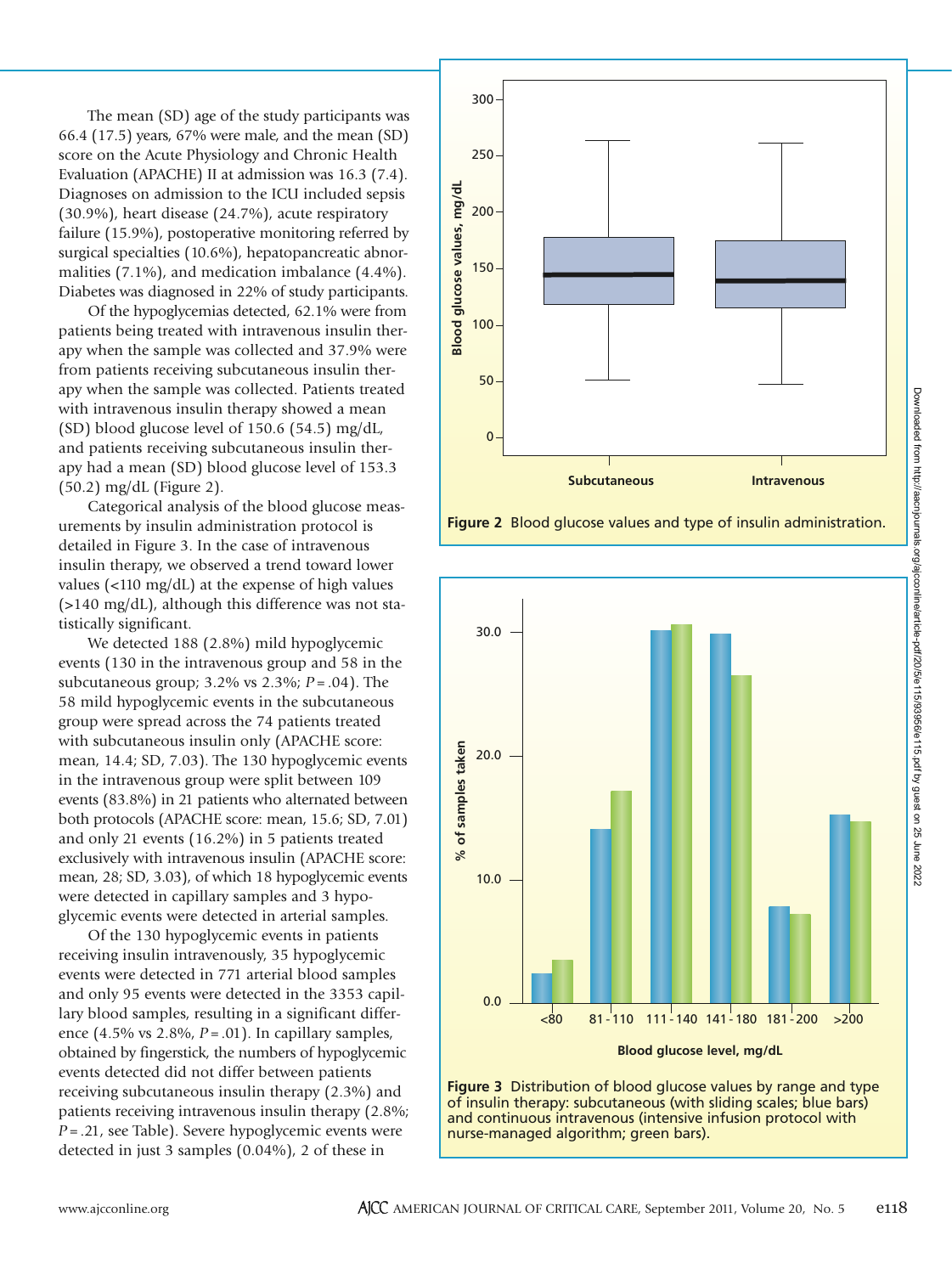# **Table**

**Number of hypoglycemic events less than 80 mg/dL categorized by insulin administration protocol and type of sample analyzed**

| Type of sample <sup>a</sup> | Type of insulin administration <sup>b</sup> |                    | D   |
|-----------------------------|---------------------------------------------|--------------------|-----|
|                             | <b>Subcutaneous</b>                         | <b>Intravenous</b> |     |
| Total                       | 58 (2512)                                   | 130 (4124)         | .04 |
| Capillary                   | 58 (2512)                                   | 95 (3353)          | .21 |
| Arterial                    | 0(0)                                        | 35 (771)           |     |

<sup>a</sup> Difference in number of hypoglycemic events between capillary and arterial samples was significant ( $P = .01$ ).

b Values in table are number of hypoglycemic events less than 80 mg/dL (total samples).

capillary samples from patients receiving intravenous insulin therapy and the third in a capillary sample from a patient receiving subcutaneous insulin therapy.

# **Discussion**

The number of mild hypoglycemias was slightly higher in patients receiving intravenous insulin therapy than in patients receiving subcutaneous insulin, which makes sense if one considers the stricter therapeutic objective in patients treated intravenously. However, the use of infusion protocols with demonstrated safety and efficacy results in the detection of low levels of hypoglycemia.18 In our ICU, the objective is to achieve blood glucose levels of 110 to 140 mg/dL, a bit higher than the target values initially recommended, because the literature suggests that intensive insulin therapy with lower target levels for blood glucose is associated with a

# Capillary blood glucose values are higher than the corresponding arterial blood values.

higher incidence of hypoglycemic events and only scant improvement in morbidity and mortality.7,23 Our unit has chosen a target blood glucose level for patients receiving intravenous insulin therapy that is within the recommended guidelines of the American Association of Clinical

Endocrinologists and the American Diabetes Association in their consensus statement on inpatient glycemic control.<sup>18</sup>

Our findings concur with results of other studies in which different blood glucose ranges were compared, whether in a comparison of subcutaneous insulin therapy and  $\text{HP}^{24,25}$  or between 2 IIPs with different ranges.<sup>6,7,12,13,15,17</sup>

Other than our study, we found only 6 studies<sup>14,19,22,24,26,27</sup> in which mild hypoglycemic events were analyzed. In most clinical trials,<sup>6,7,10,12,13,17</sup> only severe hypoglycemia is considered. The defining value of hypoglycemia varies in these studies, which makes comparisons difficult. Braithwaite et al<sup>26</sup> reported a

2.4% incidence of hypoglycemias less than 70 mg/dL and did not find any hypoglycemic events less than 50 mg/dL. Bland et al<sup>22</sup> reported a 2.1% incidence of moderate hypoglycemia (40-60 mg/dL) in the group treated with intensive insulin therapy, and a 0.1% incidence of severe hypoglycemias, very similar to our results in both cases. Goldberg et al<sup>19</sup> also obtained similar results (0.2% hypoglycemia  $\langle 70 \text{ mg/dL} \rangle$ , whereas Osburne et al<sup>27</sup> reported a 6.9% incidence of hypoglycemia in the 60 to 80 mg/dL range and only a 0.9% incidence for hypoglycemia less than 60 mg/dL. In all of these studies, and in our study, percentages were calculated against the total number of samples taken. In other studies<sup>14,17</sup> in which slight hypoglycemia was assessed, researchers calculated the incidence on the basis of the number of patients who had at least 1 hypoglycemic episode. With respect to severe hypoglycemia, published clinical trials have reported frequencies of 5% to 18%, much higher than our findings, as reflected in a metaanalysis done after NICE-SUGAR was completed.28

The differences in results may be attributable to differences in methods.<sup>20,29</sup> In addition, despite having a similar study protocol, different centers in other clinical trials had different routines for sampling and analysis of blood glucose levels<sup>10,17,30,31</sup> or considered capillary and arterial blood samples to be interchangeable for purposes of analysis.<sup>12,13,20,21,31,32</sup> Our study addresses this gap in the literature by comparing blood glucose determinations on the basis of the type of sample analyzed. Differences between the 2 groups were found only when we included arterial samples in the analysis (as in the previous studies). This finding could have important implications in treating critically ill patients because it supports studies such as those by Scott et al, $32$ Lacara et al,<sup>33</sup> and Slater-MacLean et al,<sup>34</sup> who found that capillary blood glucose values were higher than the corresponding arterial blood glucose values, and NICE-SUGAR,<sup>17</sup> which recommended against use of fingerstick samples for analysis of blood glucose levels.

With respect to sampling procedures, the literature establishes that blood glucose values obtained from fingerstick samples result in overestimates of blood glucose level in comparison with "reference standard" laboratory techniques.<sup>33,35-38</sup> Bedside glucometer readings in critically ill patients result in overestimates of blood glucose level<sup>39-42</sup> and lack precision<sup>2,18,32,34,43</sup> for a variety of reasons: fluid accumulation in the fingertips, poor peripheral perfusion due to shock or administration of vasopressors, anemia, sample volume insufficient for analysis, or sampling method used.<sup>20</sup> In addition, glucometers must be calibrated frequently, but such calibration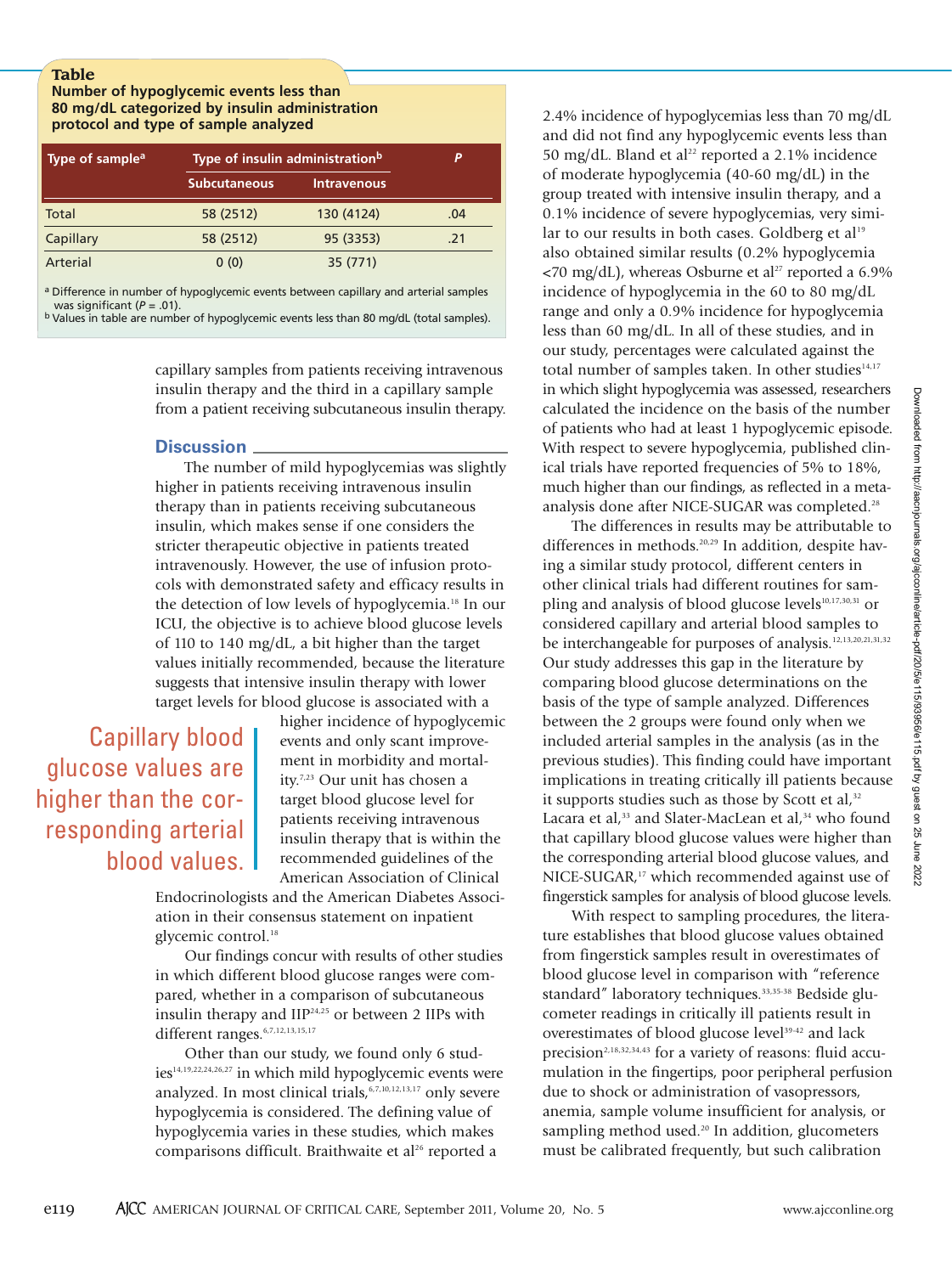2022

may be neglected in clinical practice. In our study, each patient was provided with a box of supplies that included the patient's assigned Optium-Xceed glucometer, calibrated per the manufacturer's instructions,<sup>44</sup> and strips appropriate to that calibration; if additional strips were needed and came from a different lot, the glucometer was recalibrated.

Limitations of this study include its retrospective, observational design and the fact that the samples are not simultaneous in these critically ill patients. Case-control studies are needed to verify that the results obtained are not the result of any clinical and/or metabolic instability in the included patients. In addition, under our standard clinical protocol, the hypoglycemia readings were confirmed by repeated measurements with point-of-care devices rather than by control laboratory measurements.

Even though blood samples were collected from arterial catheters hourly, discarding 2 mL of diluted blood each time (which was returned to the patient's circulatory flow to avoid iatrogenic anemia), little has been published about arterial catheter sampling techniques that do not increase collateral effects such as anemia, infection, and ischemia/ pseudoaneurysm of the radial artery. The complications of hypoglycemia move researchers to search for systems with higher sensitivity and specificity to detect hypoglycemia. In this sense, our group is conducting a clinical trial to determine whether the use of an arterial catheter permits more precise monitoring of glycemia, as this system offers the important advantage of avoiding the hourly fingersticks that produce discomfort for both patients and nurses.<sup>19,22,45</sup>

### **Conclusions**

With a target for blood glucose level of 110 to 140 mm Hg, the number of hypoglycemic events detected in critically ill patients is low, regardless of the type of administration of insulin therapy (intravenous IIP with a nurse-managed insulin therapy algorithm or subcutaneous with sliding scales). Nonetheless, a higher incidence of hypoglycemias less than 80 mg/dL was detected in arterial than capillary blood samples with a bedside glucometer. Therefore, if only arterial samples are analyzed in critically ill patients, the incidence of hypoglycemias could be higher than if capillary and arterial samples are used.

### ACKNOWLEDGMENTS

We thank the ICU nursing team for their collaboration in collecting arterial blood samples according to the study protocol. The authors appreciate the English language review by Elaine Lilly, PhD.

### FINANCIAL DISCLOSURES

This project was funded in part by the Third Fellowship

in Health Sciences awarded by the Caixa de Manlleu Foundation, Barcelona, Spain.

### **eLetters**

Now that you've read the article, create or contribute to an online discussion on this topic. Visit **www.ajcconline.org** and click "Respond to This Article" in either the full-text or PDF view of the article.

#### REFERENCES

- 1. ACE/ADA Task Force on Inpatient Diabetes. American College of Endocrinology and American Diabetes Association consensus statement on inpatient diabetes and glycemic control. *Endocr Pract.* 2006;12:458-468.
- 2. Dellinger RP, Levy MM, Carlet JM, et al. Surviving Sepsis Campaign: international guidelines for management of severe sepsis and septic shock: 2008. *Crit Care Med.* 2008;36(1):296-327.
- 3. Furnary AP, Zerr KJ, Grunkemeier GL, Starr A. Continuous intravenous insulin infusion reduces the incidence of deep sternal wound infection in diabetic patients after cardiac surgical procedures. *Ann Thorac Surg.* 1999;67:352-360.
- 4. Capes SE, Hunt D, Malmberg K, et al. Stress hyperglycemia and prognosis of stroke in nondiabetic and diabetic
- patients: a systematic overview. *Stroke.* 2001;32:2426-2432. 5. Pittas AG, Siegel RD, Lau J. Insulin therapy for critically ill
- hospitalized patients: a meta-analysis of randomized, controlled trials. *Arch Intern Med.* 2004;164(18):2005-2011. 6. Van den Berghe G, Wouters P, Weekers F, et al. Intensive
- insulin therapy in critically ill patients. *N Engl J Med.* 2001; 345:1359-1367.
- 7. Van den Berghe G, Wilmer A, Hermans G, et al. Intensive insulin therapy in the medical ICU. *N Engl J Med.* 2006;354: 449-461.
- 8. Schetz M, Vanhorebeek I, Wouters PJ, Wilmer A, Van den Berghe G. Tight blood glucose control is renoprotective in critically ill patients. *J Am Soc Nephrol.* 2008;19(3):571-578. 9. Angus DC, Abraham E. Intensive insulin therapy in critical
- illness. *Am J Respir Crit Care Med.* 2005;172(11):1358-1359. 10. Malmberg K, Rydén L, Wedel H, et al. Intense metabolic
- control by means of insulin in patients with diabetes mellitus and acute myocardial infarction (DIGAMI 2): effects on mortality and morbidity. *Eur Heart J.* 2005;26:650-661.
- 11. Treggiari MM, Karir V, Yanez ND, Weiss NS, Daniel S, Deem SA. Intensive insulin therapy and mortality in critically ill patients. *Crit Care.* 2008;12(1):R29.
- 12. De la Rosa GD, Donado JH, Restrepo AH, et al. Strict glycaemic control in patients hospitalised in a mixed medical and surgical intensive care unit: a randomised clinical trial. *Crit Care.* 2008;12(5):R120.
- 13. Brunkhorst FM, Engel C, Bloos F, et al. Intensive insulin therapy and pentastarch resuscitation in severe sepsis. *N Engl J Med.* 2008;358(2):125-139.
- 14. Egi M, Bellomo R, Stachowski E, et al. Hypoglicemia and outcome in critically ill patients. *Mayo Clin Proc.* 2010; 85(3):217-224.
- 15. Arabi YMM Tamim H, Rishu A. Hypoglycemia with intensive insulin therapy in critically ill patients: predisposing factors and association with mortality. *Crit Care Med.* 2009;37: 2536-2544.
- 16. Wiener RS, Wiener DC, Larson RJ. Benefits and risks of tight glucose control in critically ill adults: a meta-analysis. *JAMA.* 2008;300(8):933-944.
- 17. Finfer S, Chittock DR, Su SY, et al. Intensive versus conventional glucose control in critically ill patients. The NICE-SUGAR Study Investigators. *N Engl J Med.* 2009;360(13): 1283-1297.
- 18. Moghissi E, Korytkowski M, DiNardo M, Einhorn D, Hellman R, Hirsch, I. American Association of Clinical Endocrinologists and American Diabetes Association Consensus Statement on Inpatient Glycemic Control. *Diabetes Care.* 2009;32(6): 1119-1131.
- 19. Goldberg PA, Siegel MD, Sherwin RS, Halickman JI, Lee M, Bailey VA. Implementation of a safe and effective insulin infusion protocol in a medical intensive care unit. *Diabetes Care.* 2004;27:461-467.
- 20. Adams G, Hunter J, Langley J. Is nurse-managed blood glucose control in critical care as safe and effective as the